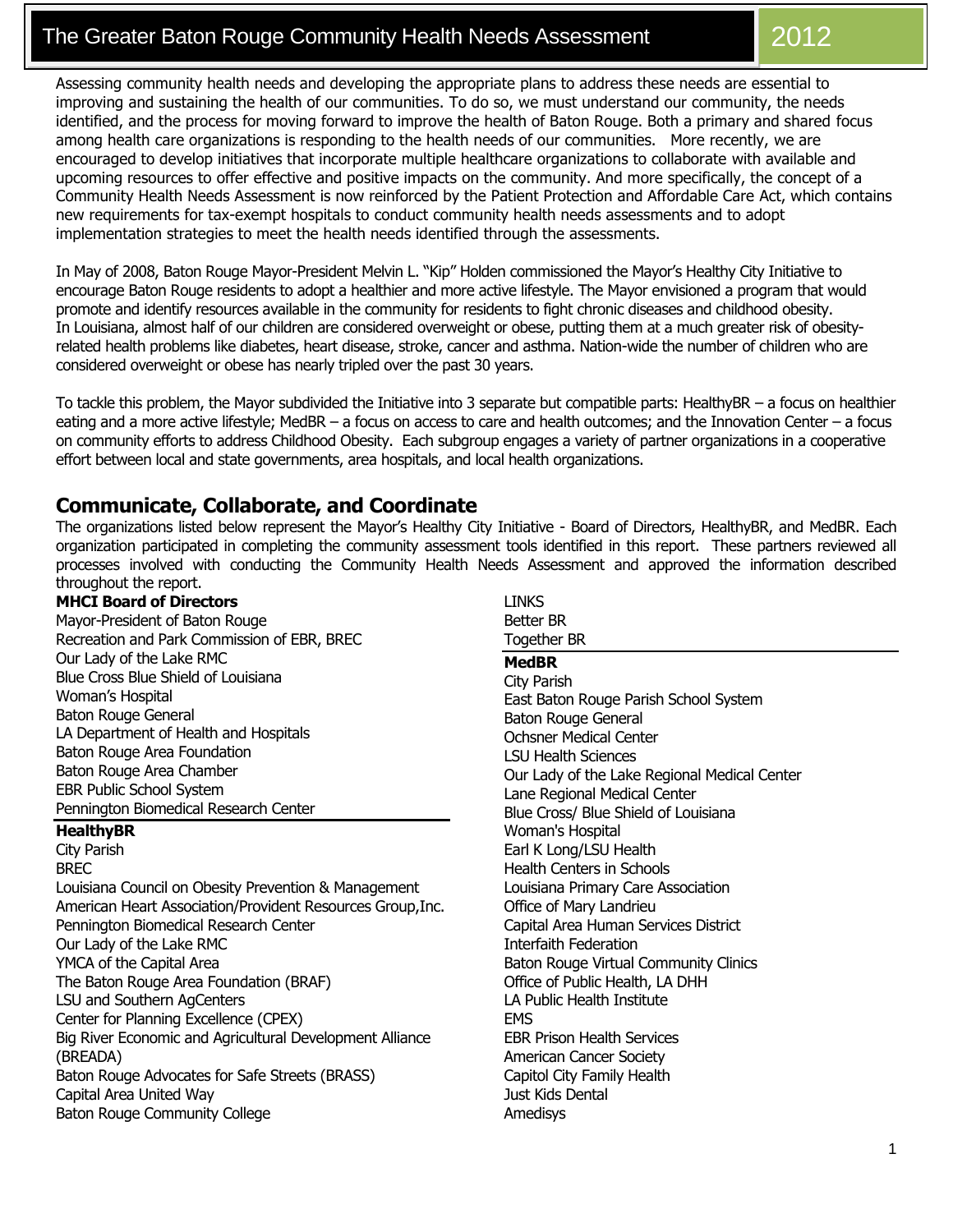### **Structure**

HealthyBR and MedBR partners follow a similar meeting and agenda structure. Each group meets bi-monthly for a one-hour session, which is open to visiting and/or interested organizations. Both HealthyBR and MedBR groups nominate a lead that is responsible for reporting to the Board of Directors any progress, updates, and barriers that may exist. Although priority items and topics for discussion may vary between groups and over time, both adhere to a key requirement - 'organizational asset mapping.'

Through organizational asset mapping, community partners share available resources, programs, initiatives, as well as any upcoming events in which collaboration is encouraged. This allows for connectivity and most importantly reduces duplication of efforts. Organizational asset mapping speaks to the action planning conducted by both HealthyBR and MedBR. Each group develops three-action plans, specifically divided into Year-One, two, and three initiatives. Three-year action plans are reviewed by the Board of Directors and consistently referred to when discussing future endeavors.

## **Our Community Needs and Demographic Analysis**

As of 2011, East Baton Rouge Parish is Louisiana's largest parish with a population of 434,633 and accounts for nearly 10% of Louisiana's total population. The parish's ethnic composition is comprised of 51% Whites, 44% African Americans, 3% Hispanics, and 2% Asians. The median household income for East Baton Rouge Parish is \$46,563 despite a 6.2% unemployment rate and a 30% high school graduation rate. As it relates to the Community Health Needs Assessment, we are defining our community by zip code level.

The Mayor's Healthy City Initiative - HealthyBR and MedBR programs conduct a variety of community assessments in preparation for three-year action planning. In order to best identify areas in need, gaps in services, and duplicative efforts, these assessments speak directly to action planning. The following assessments were conducted during 2010 - 2011 - Community Needs Index, NLC Healthy Southern Cities Technical Assistance, Community Healthy Living Index, County Health Rankings, BRAF City Stats, and finally, the Identification of Health Issues: Baton Rouge's 10 Priorities.

The data from the assessments drills down to the core risk factors and outliers that determine the top health issues that are affecting our community. These factors include infants born with low birth weights, a low high-school graduation rate, a large uninsured population, high unemployment rates, and a high crime rate. Many of these factors are inter-related to one another and contribute both directly and indirectly to our community's health issues.

In East Baton Rouge Parish, only 60% of the high school population is graduating and the numbers of children in poverty and in single parent households are more than double that of the national benchmarks. The unemployment rate is 6.2% and the homicide rate is 16 times the national average. These socioeconomic factors contribute to the parish's low health literacy, both in adolescents and adults, and a large number of uninsured individuals. Consequently, low health literacy can lead to unhealthy behavior and low health outcomes. Of the adult population in East Baton Rouge Parish, 20% use tobacco products, 30% are obese, and 16% drink alcohol in excess. Tobacco use is directly related to various forms of cancer and low infant birth rates. East Baton Rouge Parish has an infant birth weight rate double that of the national benchmark. Low birth weights have been linked to having a higher risk of potential developmental and growth problems, cardiovascular disease, and respiratory conditions. Also, the parish has 6 times more sexually transmitted diseases than the national benchmark and Baton Rouge, the city that makes up the majority of the parish, is ranked  $2<sup>nd</sup>$  in the nation for new HIV/AIDS cases.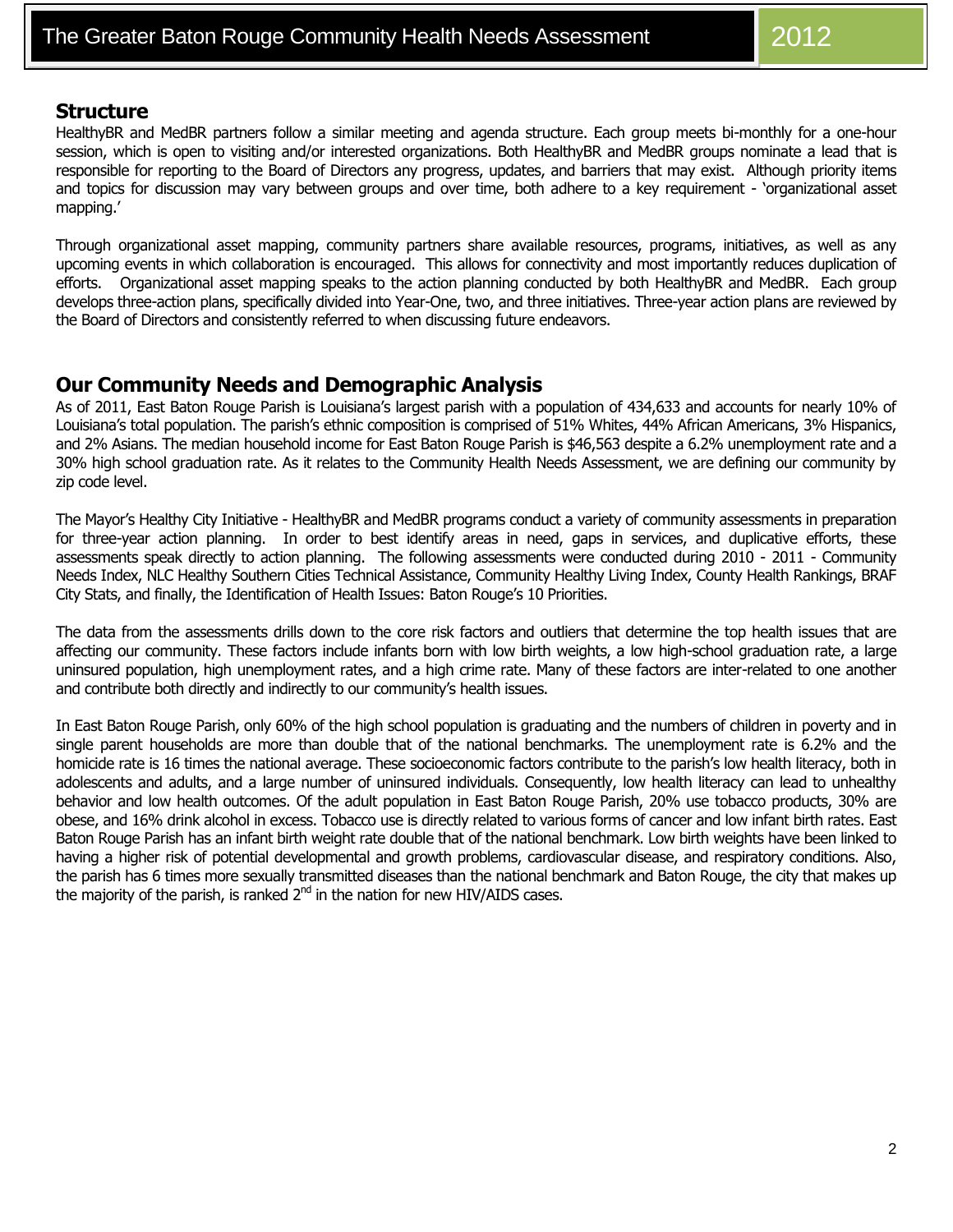#### **Community Needs Index**

With a community best defined by zip-code, this tool demonstrates a clear need in specific areas of our city. Utilizing data sources provided by Thompson Reuters, the CNI identifies the severity of health disparity for every zip code in the United States and demonstrates the link between community need, access to care, and preventable hospitalizations. The ability to pinpoint neighborhoods with significant barriers to health care access is an important advancement for public health advocates and care providers.

Based on an array of demographic and economic statistics, the CNI provides a score for every populated zip code in the United States on a scale of 1.0 to 5.0. A score of 1.0 indicates a zip code with the least need, while a score of 5.0 represents a zip code with the highest, most immediate needs. The CNI score is an average of five barrier scores that measure socioeconomic indicators of each community: income, cultural, education, insurance, and housing barriers. Those zip codes highlighted in red in the given Parish are facing barriers related to income, education, and insurance which have a negative effect on the overall health of the population.

|                                | <b>CNI</b>   | <b>Poverty</b> | <b>Poverty</b>  | <b>Poverty</b><br><b>Single</b> | <b>No High</b><br><b>School</b> |                 |                   |                  | 2010              |
|--------------------------------|--------------|----------------|-----------------|---------------------------------|---------------------------------|-----------------|-------------------|------------------|-------------------|
| <b>Zip</b>                     | <b>Score</b> | $65+$          | <b>Children</b> | w/kids                          | <b>Diploma</b>                  | <b>Minority</b> | <b>Unemployed</b> | <b>Uninsured</b> | <b>Population</b> |
| <b>East Baton Rouge Parish</b> |              |                |                 |                                 |                                 |                 |                   |                  |                   |
| 70817                          | 1.6          | 0%             | 3%              | 15%                             | 3%                              | 15%             | 3%                | 5%               | 31446             |
| 70739                          | 1.8          | 9%             | 5%              | 23%                             | 9%                              | 10%             | 3%                | 8%               | 11815             |
| 70770                          | 2.0          | 13%            | 5%              | 22%                             | 10%                             | 12%             | 3%                | 10%              | 3699              |
| 70818                          | 2.0          | 7%             | 6%              | 21%                             | 10%                             | 9%              | 3%                | 12%              | 10039             |
| 70809                          | 3.0          | 5%             | 7%              | 15%                             | 4%                              | 26%             | 3%                | 14%              | 22753             |
| 70814                          | 3.0          | 6%             | 10%             | 20%                             | 11%                             | 80%             | 4%                | 16%              | 14393             |
| 70819                          | 3.0          | 11%            | 7%              | 11%                             | 15%                             | 39%             | 5%                | 10%              | 4797              |
| 70803                          | 3.2          | 0%             | 0%              | 0%                              | 2%                              | 30%             | 21%               | 52%              | 3456              |
| 70808                          | 3.2          | 5%             | 5%              | 21%                             | 5%                              | 27%             | 4%                | 20%              | 29802             |
| 70810                          | 3.2          | 10%            | 9%              | 28%                             | 5%                              | 51%             | 4%                | 12%              | 37683             |
| 70816                          | 3.2          | 4%             | 8%              | 24%                             | 6%                              | 39%             | 4%                | 13%              | 39324             |
| 70791                          | 3.4          | 13%            | 13%             | 40%                             | 13%                             | 41%             | 4%                | 16%              | 25284             |
| 70714                          | 3.6          | 11%            | 15%             | 35%                             | 15%                             | 63%             | 4%                | 20%              | 20623             |
| 70815                          | 3.8          | 4%             | 18%             | 37%                             | 10%                             | 47%             | 4%                | 17%              | 27864             |
| 70811                          | 4.2          | 17%            | 25%             | 42%                             | <b>17%</b>                      | 82%             | 5%                | <b>27%</b>       | 13297             |
| 70820                          | 4.2          | 21%            | 18%             | 38%                             | 9%                              | 45%             | 6%                | 38%              | 17059             |
| 70806                          | 4.6          | 16%            | 29%             | 51%                             | 15%                             | 58%             | 7%                | 31%              | 27047             |
| 70812                          | 4.6          | 30%            | 36%             | 59%                             | 22%                             | 95%             | 9%                | 33%              | 11892             |
| 70801                          | 5.0          | 0%             | 100%            | 100%                            | 23%                             | 68%             | 11%               | 44%              | 57                |
| 70802                          | 5.0          | 36%            | 45%             | 58%                             | 29%                             | 85%             | 14%               | 44%              | 26323             |
| 70805                          | 5.0          | 27%            | 39%             | 55%                             | 30%                             | 94%             | 12%               | 40%              | 29383             |
| 70807                          | 5.0          | 26%            | 46%             | 61%                             | 33%                             | 97%             | 14%               | 41%              | 17715             |
| 70813                          | 5.0          | 0%             | 51%             | <b>70%</b>                      | 39%                             | 100%            | 39%               | 52%              | 1859              |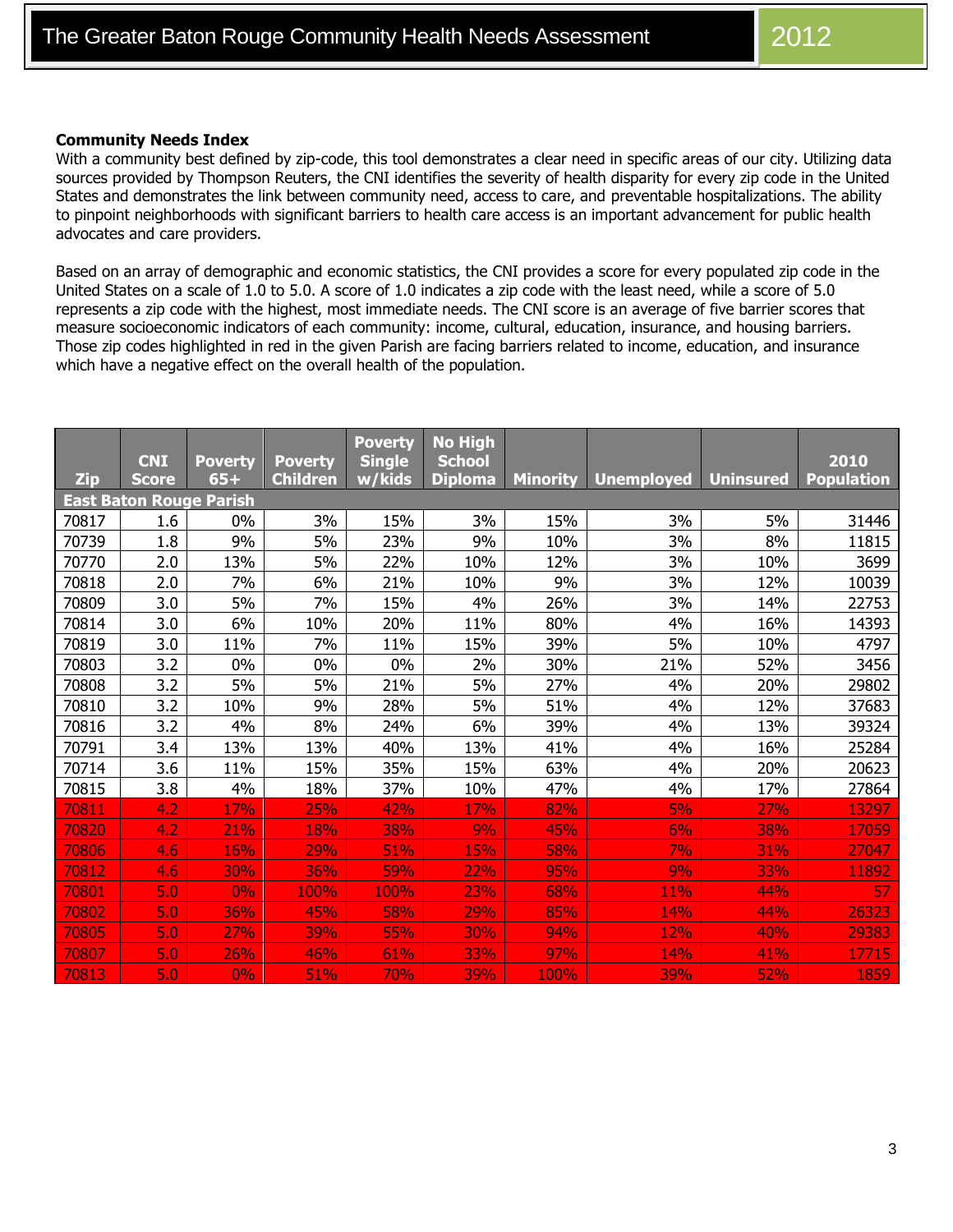Show More Search Options  $415$ ÷  $\begin{array}{r} \hline \left( \begin{array}{c|c} \hline \text{A} & \text{Row} \end{array} \right) \\ \hline \left( \begin{array}{c|c} \hline \text{A} & \text{Row} \end{array} \right) \\ \hline \hline \text{A} & \text{Min} \end{array}$ Report Map Satellite Hybrid<sup>1</sup> **Highest Need** th Rd  $(1022)$  $(409)$  $4.2 - 5.0$ 고 Viain Easterly<br>Lakes  $(1019)$ 函 Baker **Demandement de la Republicación de la** Watson Bueche  $\circled{3}$  $\circled{67}$ Spring Lak Ott's Cove  $(415)$ Equestri  $(983)$  $\circledR$  $(3034)$ BTF<br>+  $3.4 - 4.1$  –  $\circledcirc$ 408 Range  $\boxed{190}$  $(1026)$ Mea<br>La Merr AVE  $\odot$  $\circled{3}$  $\sqrt{190}$ Shamrock (1027) Wa 7  $\odot$ Denham  $(946)$ Monticelli Springs Lejeune **STO**  $(415)$ Gray's<br>Creek  $2.6 - 3.3$  –  $\circled{1}$  $(3002)$ Rosedale Ro 1903 Port Allen Baton<br>Rouge ŵ Carter Hills 冠 Dennis Mills  $\vec{v}$ Rolling<br>South Point Meadow  $\bigodot$  $\sqrt{12}$ Westminster  $\overline{688}$ d  $1.8 - 2.5$  – andoal  $\bigcirc$ Ration 1 Inniswold  $\bigcirc$  $Q$ ld Brusly  $\overline{427}$  $\bigcirc$   $\bigcirc$ Oak Hills<br>Place <u>क</u>  $\circled{r}$ 囤 Villagerst<br>George  $\overline{\mathbb{C}}$  $\bigcirc$ Addis  $1.0 - 1.7$ **Google** ére  $42)$  $\overrightarrow{P}$ 气  $\circledcirc$ **Lowest Need** Maggiata @2016 Gabgle - Terms of Use

| <b>Zip Code</b>                 | <b>CNI Score</b> | <b>Population</b> | <b>City</b>        | County                  | <b>State</b> |  |
|---------------------------------|------------------|-------------------|--------------------|-------------------------|--------------|--|
| 70801                           | 5                | 61                | <b>Baton Rouge</b> | East Baton Rouge Parish | Louisiana    |  |
| 70802                           | 5                | 26591             | <b>Baton Rouge</b> | East Baton Rouge Parish | Louisiana    |  |
| 70805                           | 5                | 30011             | <b>Baton Rouge</b> | East Baton Rouge Parish | Louisiana    |  |
| 70806                           | 4.6              | 27722             | <b>Baton Rouge</b> | East Baton Rouge Parish | Louisiana    |  |
| 70807                           | 5                | 18162             | <b>Baton Rouge</b> | East Baton Rouge Parish | Louisiana    |  |
| 70808                           | 3.2              | 30711             | <b>Baton Rouge</b> | East Baton Rouge Parish | Louisiana    |  |
| 70809                           | 3                | 22541             | <b>Baton Rouge</b> | East Baton Rouge Parish | Louisiana    |  |
| 70810                           | 3                | 36367             | <b>Baton Rouge</b> | East Baton Rouge Parish | Louisiana    |  |
| 70811                           | 4.2              | 13505             | <b>Baton Rouge</b> | East Baton Rouge Parish | Louisiana    |  |
| 70812                           | 4.6              | 12222             | <b>Baton Rouge</b> | East Baton Rouge Parish | Louisiana    |  |
| 70814                           | 3.2              | 14513             | <b>Baton Rouge</b> | East Baton Rouge Parish | Louisiana    |  |
| 70815                           | 3.8              | 28765             | <b>Baton Rouge</b> | East Baton Rouge Parish | Louisiana    |  |
| 70816                           | 3                | 40165             | <b>Baton Rouge</b> | East Baton Rouge Parish | Louisiana    |  |
| 70817                           | 1.6              | 31864             | <b>Baton Rouge</b> | East Baton Rouge Parish | Louisiana    |  |
| 70818                           | 2                | 10283             | <b>Baton Rouge</b> | East Baton Rouge Parish | Louisiana    |  |
| 70819                           | 3.2              | 4737              | <b>Baton Rouge</b> | East Baton Rouge Parish | Louisiana    |  |
| 70820                           | 4.2              | 16943             | <b>Baton Rouge</b> | East Baton Rouge Parish | Louisiana    |  |
| http://cni.chw-interactive.org/ |                  |                   |                    |                         |              |  |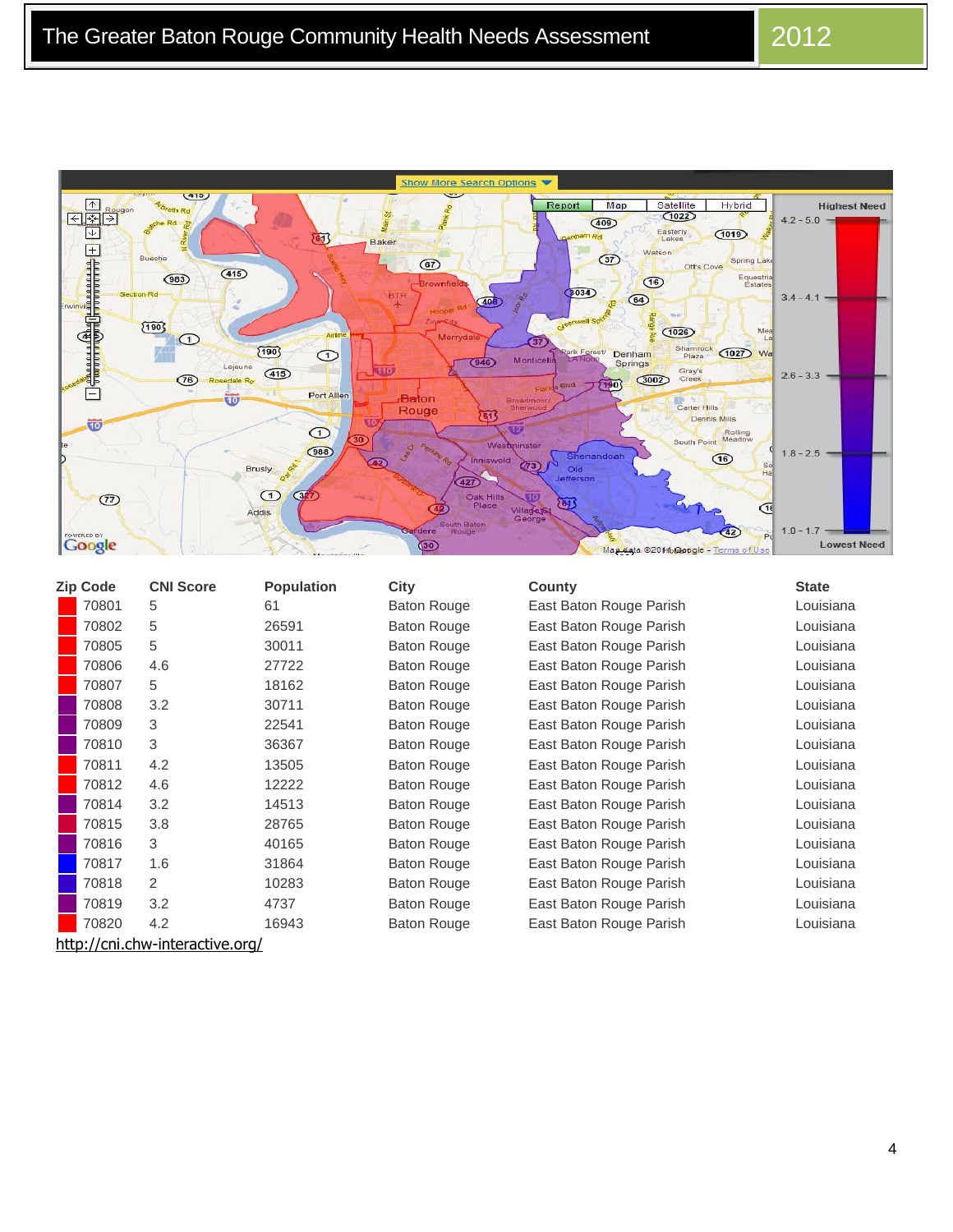#### **National League of Cities: Healthy Southern Cities Technical Assistance**

National League of Cities Institute for Youth, Education, and Families (YEF Institute) selected three cities to participate in the first phase of its recently announced Municipal Leadership for Healthy Southern Cities technical assistance project. The three cities are Little Rock, Ark., Baton Rouge, La., and Tupelo, Miss. As part of the 18-month project, each city receives customized technical assistance from the YEF Institute and other national experts. The goal of the project is to advance local efforts to combat childhood obesity through the development and implementation of community wellness plans. These plans will include policies to expand access to fresh, healthy foods and opportunities for recreation.

Our initial assignment – complete the Community Healthy Living Index (CHLI) assessment.

#### **Community Healthy Living Index (CHLI)**

Healthy BR partners, specifically those familiar with the categories presented, were asked to review and complete the assessment. Content matter experts from the following organizations participated in the original assessment.

| <b>CHLI's Health-Related Categories</b>            | <b>Organization Completing Assessment</b>                                                                                                                  |
|----------------------------------------------------|------------------------------------------------------------------------------------------------------------------------------------------------------------|
| General Practices in Healthy Living                | Mayor's Office                                                                                                                                             |
| Community Design in Practice of Healthy Living     | Centers for Planning Excellence (CPEX)                                                                                                                     |
| Physical Environment related to Physical Activity  | Recreation and Park Commission of EBR, BREC<br>YMCA                                                                                                        |
| Physical Environment related to Food/Nutrition     | Louisiana Council on Obesity Prevention & Management<br>Big River Economic and Agricultural Development Alliance<br>(BREADA)<br>LSU and Southern AgCenters |
| <b>Primary Health Care Providers</b>               | Department of Health and Hospitals<br>Our Lady of the Lake RMC, with MedBR                                                                                 |
| Public Transportation in Support of Healthy Living | Mayor's Office                                                                                                                                             |
| Safety                                             | Mayor's Office                                                                                                                                             |

Considered a best practice, the CHLI assessment was developed in partnership with experts from Stanford, Harvard, and St. Louis Universities with support from the Center for Disease Control (CDC) and Robert Wood Johnson Foundation (RWJF). YMCA of the USA created CHLI in response to our nation's rising chronic disease rates. CHLI identifies gaps in community resources and helps identify opportunities for building strong partnerships aimed at improving the health of the community. \*Please find the complete CHLI Assessment under Appendix A.

#### CHLI Assessment Recommendations

Answered as "In Development," "No," "Rarely," and "Some" Transportation Measures

- Community audit to assess the current environment for walking, biking and public transportation.
- Traffic calming measures (e.g., road barring, central islands, roundabouts, speed bumps, etc.).
- The community has a public transportation system (e.g. buses, rail system) that provides access to major employers, medical facilities, schools, physical activity/recreation facilities, and retail areas, including stores/resources for healthy food.

#### City Hall

- Ensuring that healthy food and beverages are the predominant options served and vended at government sites, parks and recreation; for meetings events, and conferences.
- If vending/concessions are available at community parks, predominantly healthy food and beverage options are provided.
- Support to agricultural programs for healthy eating (farmers markets, community gardens, Farm to School Programs).
- Campaigns promoting healthy eating and nutrition.

#### **Schools**

- School sites have walking and biking infrastructure so the majority of students can walk and/or bike to school.
- Safe Routes to Schools (SRTS) and/or walking school-bus programs exist so that children can safely walk or bike to school free from traffic hazards or concerns about personal safety.
- Low-cost or free vegetable and fruit snack programs in schools and before- and afterschool settings.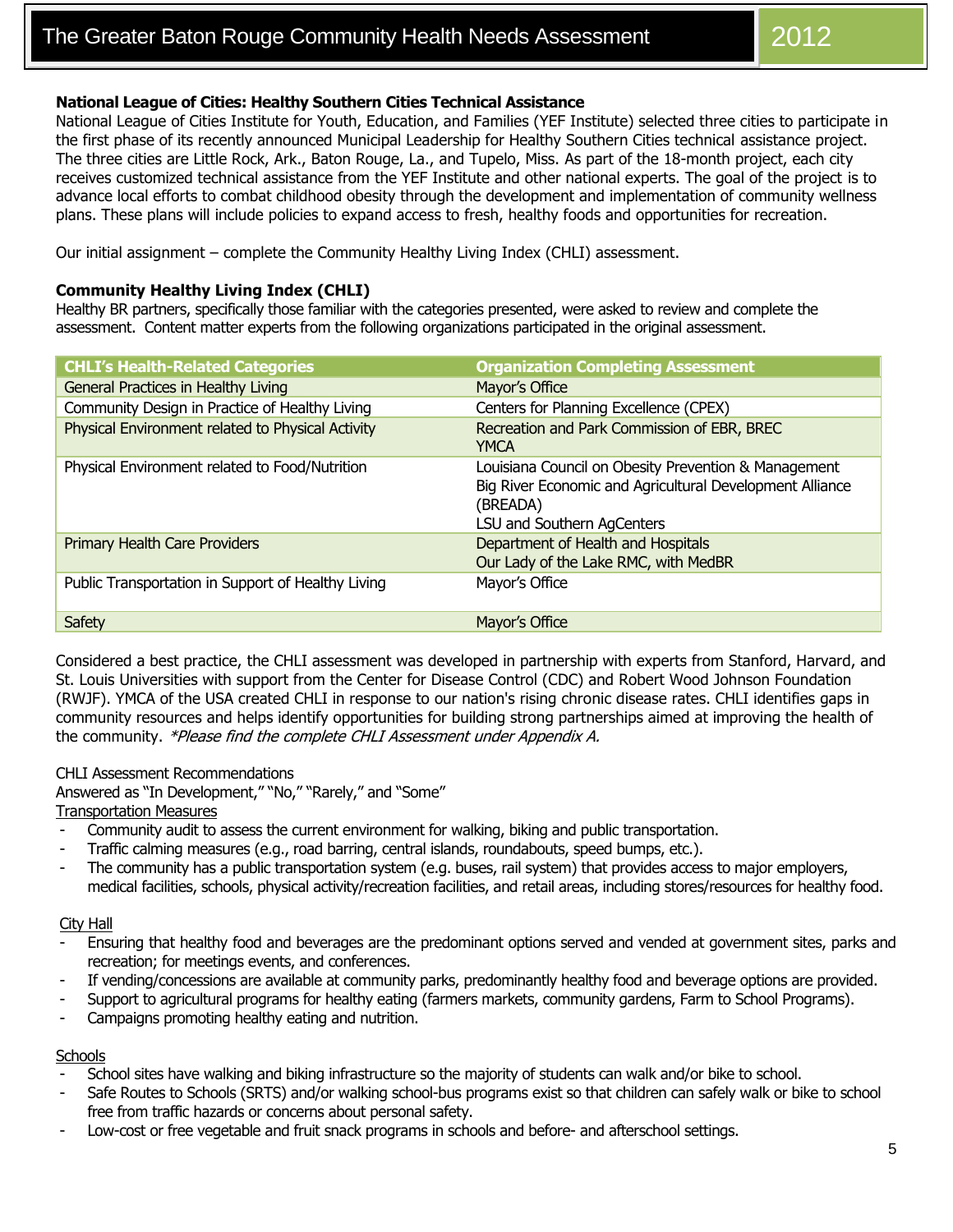#### **Healthcare**

- Primary health care providers in the community define and treat obesity as a disease and include appropriate counseling in medical care, including referrals for nutrition services and exercise physiologist as needed.
- Primary health care providers maintain a comprehensive, continuous, and reliable system for monitoring patients' body mass index, lifestyle related chronic diseases, nutrition and physical activity behaviors.
- Primary health care providers work with insurance companies to offer coverage for preventive services, including nutrition counseling and physical activity programming.

#### **Businesses**

- Restaurants in the community promote healthy eating by providing nutrition information on the menu, identifying healthy menu options, serving moderate portions, and/or highlighting healthy foods.
- In addition to local food stores and supermarkets, vegetables and fruits are available from alternative sources in the community, such as farmers markets, roadside vegetable and fruit stands, farm stands and community gardens.
- Vegetables and fruits from alternative sources are available at comparable prices.
- Encouraging restaurants to provide nutrition labeling and moderate proportions.

#### **County Health Rankings**

"We measure two types of health outcomes to represent how healthy each county is: how long people live (mortality) and how healthy people feel (morbidity). These outcomes are the result of a collection of health factors and are influenced by programs and policies at the local, state, and federal levels." The Robert Wood Johnson Foundation is collaborating with the University of Wisconsin Population Health Institute to develop these Rankings for each state's counties. <http://www.countyhealthrankings.org/>

EBR ranks 19 out of 64 parishes, with Louisiana ranking  $49<sup>th</sup>$  in the nation. According to the County Healthy Rankings, East Baton Rouge is double the national benchmark in rates of low birth weight and double the uninsured population rate. While East Baton Rouge Parish ranks 19<sup>th</sup> out of the 64 Counties overall in Louisiana in the County Health Rankings, the southern part of our Parish hides the higher disparities found in the North. Out of the 24 zip codes that comprise East Baton Rouge, 6 zip code areas do not have adequate access to healthy food markets. These same zip codes are the ones suffering from lower performing schools, lower access to health care and higher rates of crime.

|                                                     | <b>East Baton Rouge</b> | <b>Error</b>       | <b>National</b> | Louisiana | Rank |
|-----------------------------------------------------|-------------------------|--------------------|-----------------|-----------|------|
| <b>Health Outcomes</b>                              | 19                      |                    |                 |           |      |
| Mortality                                           | 26                      |                    |                 |           |      |
| Premature death                                     | 10,364                  | 10,012-10,7155,564 |                 | 10,654    |      |
| Morbidity                                           | 18                      |                    |                 |           |      |
| Poor or fair health                                 | 15%                     | 13-16%             | 10%             | 19%       |      |
| Poor physical health days                           | 3.1                     | $2.8 - 3.4$        | 2.6             | 3.7       |      |
| Poor mental health days                             | 2.7                     | $2.4 - 3.0$        | 2.3             | 3.1       |      |
| Low birthweight                                     | 11.9%                   | 11.6-12.2%         | 6.0%            | 10.9%     |      |
| <b>Health Factors</b>                               | 6                       |                    |                 |           |      |
| <b>Health Behaviors</b>                             |                         |                    |                 |           |      |
| Adult smoking                                       | 20%                     | 18-22%             | 15%             | 23%       |      |
| Adult obesity                                       | 30%                     | 27-32%             | 25%             | 32%       |      |
| <b>Excessive drinking</b>                           | 16%                     | 14-18%             | 8%              | 16%       |      |
| Motor vehicle crash death rate                      | 19                      | 17-20              | 12              | 23        |      |
| 537<br>528<br>83<br>Sexually transmitted infections |                         |                    |                 |           |      |
| Teen birth rate                                     | 41                      | 40-42              | 22              | 55        |      |
| <b>Clinical Care</b>                                | 3                       |                    |                 |           |      |
| Uninsured adults                                    | 25%                     | 22-29%             | 13%             | 26%       |      |
| Primary care physicians                             | 683:1                   |                    | 631:1           | 863:1     |      |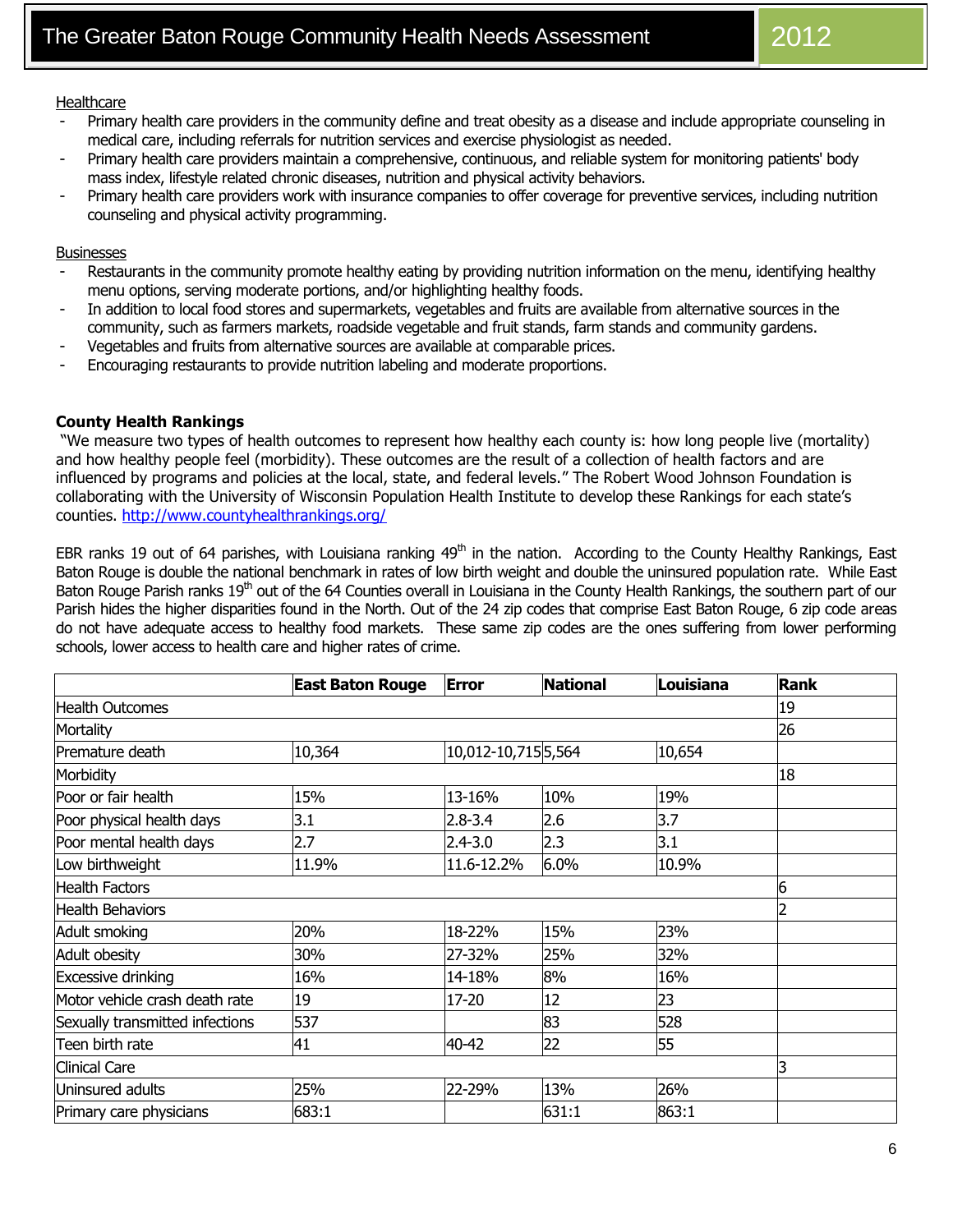# The Greater Baton Rouge Community Health Needs Assessment 2012

|                                          | <b>East Baton Rouge</b> | <b>Error</b> | <b>National</b> | Louisiana | Rank |
|------------------------------------------|-------------------------|--------------|-----------------|-----------|------|
| Preventable hospital stays               | 58                      | 56-60        | 52              | 98        |      |
| Diabetic screening                       | 78%                     | 74-83%       | 89%             | 77%       |      |
| Mammography screening                    | 67%                     | 62-72%       | 74%             | 60%       |      |
| Social & Economic Factors                |                         |              |                 |           | 22   |
| High school graduation                   | 60%                     |              | 92%             | 61%       |      |
| Some college                             | 65%                     |              | 68%             | 51%       |      |
| <b>Unemployment</b>                      | 6.2%                    |              | 5.3%            | 6.8%      |      |
| Children in poverty                      | 25%                     | 21-28%       | 11%             | 25%       |      |
| Inadequate social support                | 24%                     | 21-26%       | 14%             | 23%       |      |
| Children in single-parent households 45% |                         |              | 20%             | 41%       |      |
| Homicide rate                            | 16                      | 14-17        |                 | 13        |      |
| Physical Environment                     |                         |              |                 |           | 55   |
| Air pollution-particulate matter days 5  |                         |              |                 | 4         |      |
| Air pollution-ozone days                 | 20                      |              |                 |           |      |
| Access to healthy foods                  | 75%                     |              | 92%             | 62%       |      |
| Access to recreational facilities        | 14                      |              | 17              | 19        |      |

|                                       | <b>East Baton Rouge</b>                          | Louisiana |  |  |  |  |
|---------------------------------------|--------------------------------------------------|-----------|--|--|--|--|
| <b>Health Outcomes</b>                |                                                  |           |  |  |  |  |
| % diabetic                            | 11%                                              | 11%       |  |  |  |  |
| HIV prevalence rate                   | 791                                              |           |  |  |  |  |
| <b>Health Behaviors</b>               |                                                  |           |  |  |  |  |
| Binge drinking                        | 15%                                              | 14%       |  |  |  |  |
| Physical inactivity                   | 26%                                              | 30%       |  |  |  |  |
| Health Care                           |                                                  |           |  |  |  |  |
| Mental health providers               | 2,661:1                                          | 4,381:1   |  |  |  |  |
| Social & Economic Factors             |                                                  |           |  |  |  |  |
| Median household income               | \$46,563                                         | \$43,635  |  |  |  |  |
| % with high housing costs             | 35%                                              | 30%       |  |  |  |  |
| % of children eligible for free lunch | 67%                                              | 63%       |  |  |  |  |
| % illiterate                          | 13.4%                                            | 16.0%     |  |  |  |  |
| Physical Environment                  |                                                  |           |  |  |  |  |
| Liquor store density                  | 3.0                                              | 4.0       |  |  |  |  |
|                                       | % of labor force that drives alone to 82%<br>81% |           |  |  |  |  |

[http:](http://www.countyhealthrankings.org/louisiana/east-baton-rouge/67)[//www.countyhealthrankings.org/louisiana/east-baton-rouge](http://www.countyhealthrankings.org/louisiana/east-baton-rouge)

#### **Baton Rouge Area Foundation – City Stats**

Baton Rouge City Stats uses more than 70 indicators to track the quality of life for EBR. A survey is conducted in an effort to assist with decision making on grant opportunities and civic leadership initiatives. Key findings include: EBR's cancer death rate has been rising in the past few years with ~1.793 per 1,000 reported in 2008. Although the diabetes death rate decreased from 2004 to 2007, it began an upward trend in 2007. Baton Rouge continues to have among the highest HIV rates in the country**.** <http://www.braf.org/braf/Portals/15/docs/CityStats/CityStats2011finalweb.pdf>